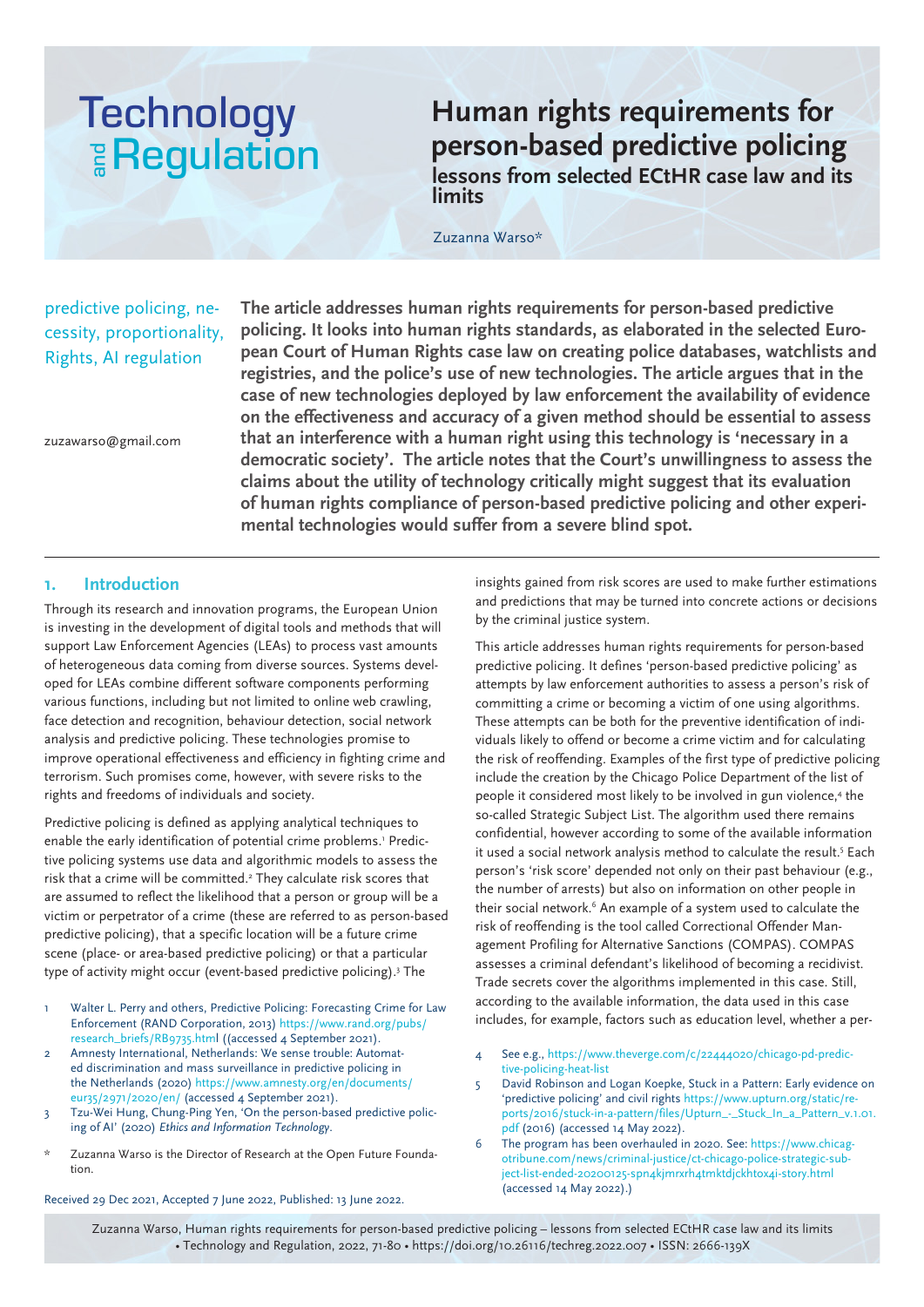son has a job, or whether one of their parents was ever sent to jail.<sup>7</sup>

The focus on person-based predictive policing in this paper is motivated by the fact that, in this case, the interference with the rights of the person whose risk score is calculated is unrefutable (see the introduction to section 4). The other predictive policing tools (e.g., creating crime heat maps) can operate using only aggregated and non-personal, statistical data. The interference with rights of people affected by results produced by these tools is then less straightforward and might be more difficult to prove. An interference with a right is, however, necessary to proceed with further analysis of the threestep test, which is the core of this paper. Nevertheless, the focus on person-based predictive policing does not mean that the human rights requirements formulated throughout this paper are irrelevant to other instances of predictive policing.

The article proceeds as follows. Section 2 provides information on the distinct characteristics of person-based predictive policing that give rise to human rights concerns discussed in the further sections. Section 3 illustrates some of the risks associated with the development and use of predictive policing. These challenges provide context for the analysis of case law in sections 4 and 5.

Section 4 looks at selected European Court of Human Rights (ECtHR) case law to draw lessons on the conditions and justifiability of using predictive policing under the European Concvention on Human Rights (ECHR). The application of the three-step test in the ECtHR judgments – namely whether the interference with a right was 'prescribed by law', whether it 'pursued a legitimate aim' and whether the interference was 'necessary in a democratic society' is analysed. As there is no ECtHR case law specifically on predictive policing, drawing on jurisprudence from other contexts is needed. In this article, I chose to focus on a selection of case law that is concerned with the two issues discussed in section 2. I take a closer look at judgments related to the processing of personal data and the use of technology by law enforcement. More specifically, the article analyses cases on creating police databases, watchlists and registries. In these judgments, the ECtHR addressed collecting and retaining different types of personal data, including biographical data, photographs, and DNA samples. Other cases analysed in section 4 relate to the police's use of surveillance technologies, particularly GPS devices and bulk interception of communication. The article analyses the application of the three-step test in these judgments to establish criteria that should be considered when setting up or assessing the human rights compliance of a legal framework and procedural safeguards for person-based predictive policing.

Section 5 elaborates further on whether and under which conditions the use of person-based predictive policing technologies could be considered 'necessary in a democratic society'. It focuses on whether this criterion should cover the issues of the efficacy of new technologies deployed by law enforcement. The Article concludes with suggestions on how the EU's regulatory plans regarding AI may create the necessary environment for research in this domain and for producing data on the efficacy, or lack thereof, of predictive policing methods in section 6.

Although a detailed analysis of EU laws is not the focus of this article, it is essential to mention two pieces of EU secondary legislation that form the main building blocks of the emerging EU regulatory framework for the development and use of person-based predictive

7 https://www.propublica.org/article/machine-bias-risk-assessments-in-criminal-sentencing

policing systems by the LEAs: the Law Enforcement Directive<sup>8</sup> and draft AI Regulation.<sup>9</sup> The Law Enforcement directive lays down rules on the processing of personal data by competent authorities for the prevention, investigation, detection or prosecution of criminal offences or the execution of criminal penalties, including the safeguarding against and the prevention of threats to public security. The relevance of this directive is significant, as the collection and further processing of data, including personal data, is the 'fuel' of predictive policing systems. In addition, at the time of writing this paper, the proposal for an EU Regulation on AI was published. The proposal presented by the EC lists in Annex III AI systems classified as high-risk, some of which fall under the definition of predictive policing quoted in previous paragraphs.<sup>10</sup>

Through the AI regulation, the EU will shape the legal landscape for predictive policing in Europe. Considering these developments, there is an urgent need for clarity about what human rights standards apply to these tools. As human rights standards set in the European Convention for the Protection of Human Rights and Fundamental Freedoms (European Convention of Human Rights, ECHR) constitute general principles of the EU law," this article looks into these standards, as elaborated in the European Court of Human Rights (ECtHR) case-law on the right to respect for private life, to address the issue of human rights conditions and requirements. This approach is rooted in the conviction that human rights standards constitute anchor points and a general legal environment that can promote and guarantee responsible advances in science and technology.<sup>12</sup> Therefore, the regulatory challenges posed by new technologies, including predictive policing systems, should be situated in the overarching principles that constitute the sphere of rights and freedoms.<sup>13</sup>

- 8 Directive (EU) 2016/680 of the European Parliament and of the Council of 27 April 2016 on the protection of natural persons with regard to the processing of personal data by competent authorities for the purposes of the prevention, investigation, detection or prosecution of criminal offences or the execution of criminal penalties, and on the free movement of such data, and repealing Council Framework Decision 2008/977/JHA
- 9 Proposal for a Regulation of the European Parliament and of the Council Regulation laying down harmonised rules on artificial intelligence (Artificial Intelligence Act) and amending certain Union legislative acts, Brussels 21.4.2021).
- 10 These would be: "AI systems intended to be used by law enforcement authorities for making individual risk assessments of natural persons to assess the risk of a natural person for offending or reoffending or the risk for potential victims of criminal offences" (point 6a) as well as in point 6e: AI systems intended to be used by law enforcement authorities for predicting the occurrence or reoccurrence of an actual or potential criminal offence based on profiling of natural persons as referred to in Article 3(4) of Directive (EU) 2016/680 (the Law Enforcement Directive) or assessing personality traits and characteristics or past criminal behaviour of natural persons or groups. In the Draft report on the proposal for the AI regulation two European Parliament Committees (the Committee on the Internal Market and Consumer Protection and the Committee on Civil Liberties, Justice and Home Affairs) propose to add predictive policing to prohibited practices as it "violates the presumption of innocence as well as human dignity" (see Amendments 16, 76, 293, 294). The draft report is available at https://www.europarl.europa.eu/doceo/document/CJ40- PR-731563\_EN.pdf)
- 11 Article 6 of the Treaty on the European Union.
- 12 Erica Palmerini and others, D6.2 Guidelines on Regulating Robotics (RoboLaw project, 2014) http://www.robolaw.eu/RoboLaw\_files/documents/robolaw\_d6.2\_guidelinesregulatingrobotics\_20140922.pdf (accessed 4 September 2021).
- 13 Ronald Leenes and others, 'Regulatory challenges of robotics: some guidelines for addressing legal and ethical issues' (2017) 9 *Law, Innovation and Technology* 1; Theresa Murphy, Gearoid O Cuinn, 'Works in Progress: New Technologies and the European Court of Human Rights ' (2010) 10 *Human Rights Law Review* 601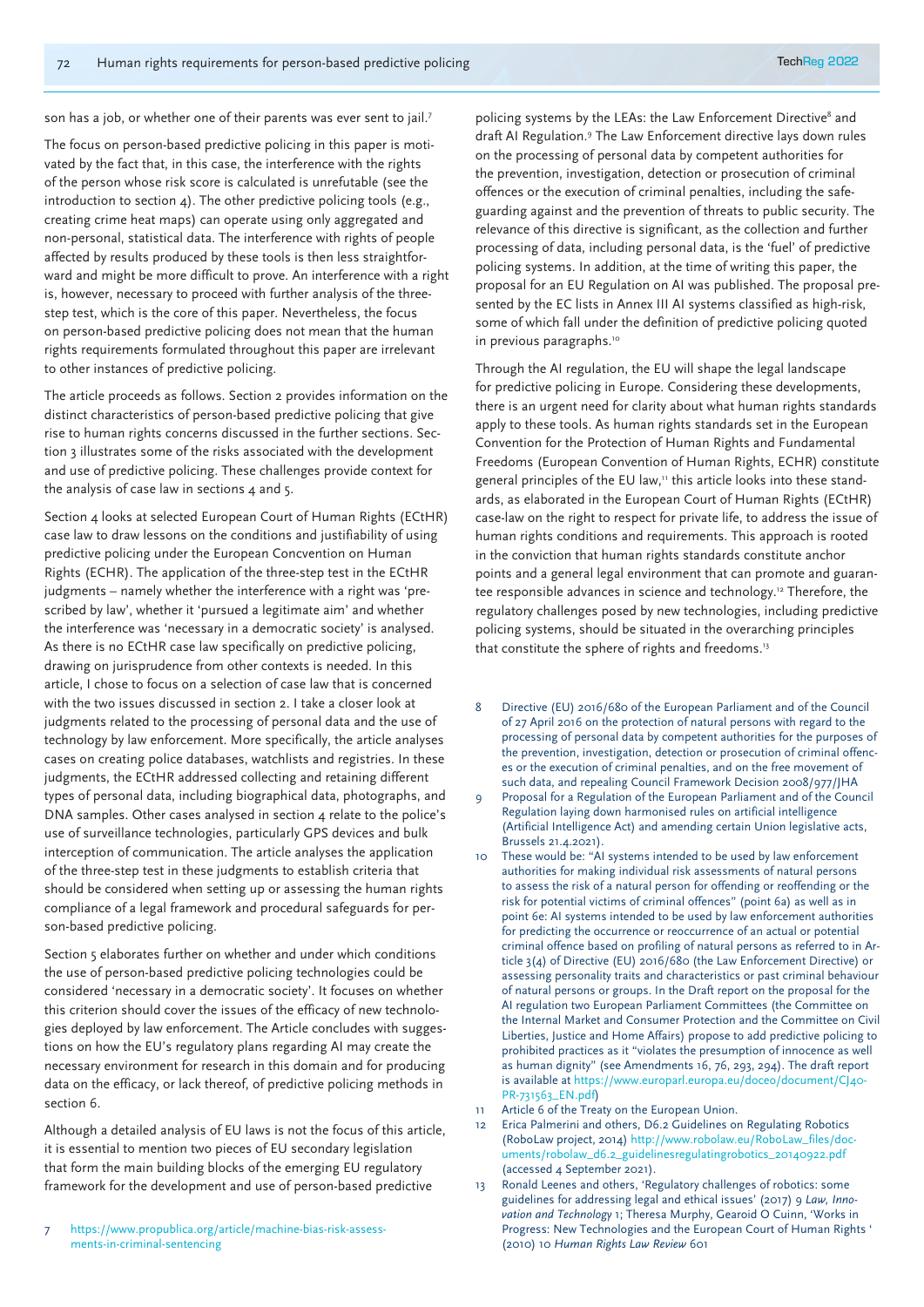## **2. Distinct features of person based predictive policing**

For this article, it is worth to highlight two specific features of person-based predictive policing systems that give rise to human rights concerns. First are questions about the data - what types of personal data are collected and kept, how long is the data stored, how it is collected etc. The second category of questions relates to the reliability and validity of the science behind the system, since, as noted by Ferguson, '[b]eyond the fuel of data, the engine of predictive technologies lies in its methodology'.14

Processing data and using statistics, forecasting and risk assessment are not new in policing. As noted by Berk,<sup>15</sup> sophisticated research on crime trends began already in the nineteenth century. In the early twentieth century, the interest in trends was extended to include forecasts. Compared to these previous efforts, what is distinct about the attempts by law enforcement authorities to assess a person's risk of committing a crime or becoming a victim of one is the specific focus on an individual and the amount and scope of personal data that might 'fuel' the algorithms. The new predictive tools often bring together data from databases across the public sector previously kept in silos (e.g., data held by local authorities, data stored by social services etc.). Various other data sources, such as information available online, e.g., shared on social media websites, might be further integrated into one surveillance and risk assessment system.

The other feature concerns the science behind the technology that is used. Predictive policing models vary considerably – they might use simple algorithms<sup>16</sup> which are interpretable and easy to understand in terms of how a forecast is produced, or black-box machine learning<sup>17</sup> models which are too complicated for any human to comprehend<sup>18</sup>. In the case of the latter, as pointed out by Oswald and others, it is difficult to explain to non-computer scientists and non-statisticians how a machine learning forecasting model arrives at its outcomes, which increases the potential for misunderstanding and even intentional misrepresentation<sup>19</sup>. Depending on the level of technical sophisti-

- 14 Andrew Ferguson, 'Policing Predictive Policing' (2017) 94 *Washington University Law Review* 1109
- 15 Richard Berk, Forecasting Methods in Crime and Justice (2005) Annual Review of Law and Social Science 220
- 16 An algorithm is a computational process or set of rules that are performed to solve some problem. A computer is typically used to carry out complex algorithms, but a human could also follow an algorithmic process, such as by following a recipe or using a mathematical formula to solve an equation. David Leslie and others, Artificial intelligence, human rights, democracy, and the rule of law: a primer. The Council of Europe (Council of Europe, Alan Turing Institute 2021). https://www.turing. ac.uk/research/publications/ai-human-rights-democracy-and-rule-lawprimer-prepared-council-europe (accessed 4 September 2021).
- 17 Machine learning is a type of computing used to find data patterns and predict an outcome for a particular instance. 'Learning' is a bit misleading, as the computer does not learn in the same way as humans do. Instead, the computer is able to find similarities and differences in the data through the repetitious tuning of its parameters (often called 'training'). When the input data changes, the outputs also change accordingly, meaning the computer learns to detect new patterns. This is accomplished by applying a mathematical formula to large amounts of input data to produce a corresponding outcome. Leslie and others (n 16).
- 18 For more on the challenges posed by black box machine learning models see: Cynthia Rudin, 'Stop explaining black box machine learning models for high stakes decisions and use interpretable models instead' (2019) 1 *Nature Machine Learning* 206
- 19 Marion Oswald, Jamie Grace, Sheena Urwin, Geoffrey C. Barnes, 'Algorithmic risk assessment policing models: lessons from the Durham HART model and 'Experimental' proportionality' (2018) *Information & Communications Technology* Law 223. That being said, it is important to acknowledge the significant growth of the Explainable Artificial Intel-

cation, the corresponding ethical and human rights concerns and proper ways of addressing them might vary. In all cases, however, the prevalence of secrecy and lack of transparency around the models used for predictive policing impedes the review of deployed methodologies and assessments of the scientific validity of the technologies in question (e.g., the relevance of the criteria considered to produce a 'risk score').

## **3. Why is there a problem?**

Before moving on to the case law analysis, it might be helpful to illustrate some of the significant concerns raised against the development and premature deployment of person-based predictive policing. There are numerous reasons why it is problematic. Scholars from various disciplines including mathematicians, computer scientists, political scientists, and lawyers, have discussed these concerns in literature at length.<sup>20</sup> This section is not meant to be exhaustive, but instead serves as a reminder of some of the basic challenges related to development and use of predictive policing.21

From the perspective of human rights, the most fundamental argument against the use of person-based predictive policing systems found in literature seems to be that subjecting someone to computer-made assessments and decision leads to their objectification. As such, it is an insult to and cannot be reconciled with the human rights requirement for protecting human dignity. The argument pertaining to human dignity was raised in a joint opinion of the European Data Protection Board and the European Data Protection Supervisor on the EU Regulation on AI proposal (the Opinion).<sup>22</sup> It has been pointed out there that it "affects human dignity to be determined or classified by a computer as to future behaviour independent of one's own free will". The Opinion notes that the AI predictive policing systems listed in the Annex III to the AI Regulation used according to their intended purpose will lead to "pivotal subjection of police and judicial decision-making, thereby objectifying the human being affected". The Opinion concludes that these AI systems should be prohibited.23 In

ligence over the last years. For a review of these efforts see e.g. Giulia Vilone, Luca Longo, 'Explainable Artificial Intelligence: a Systematic Review', (2020), available at: https://arxiv.org/abs/2006.00093

- 20 See, e.g., Cathy O'Neil, *Weapons of Math Destruction: How big data increases inequality and threatens democracy* (St Ives, Allen Lane, 2016); Richardson, Rashida, Jason Schultz, and Kate Crawford, 'Dirty data, bad predictions: how civil rights violations impact police data, predictive policing systems, and justice' (2019) *New York University Law Review* 192; Danielle Ensign, Sorelle A. Friedler, Scott Neville, Carlos Scheidegger, Suresh Venkatasubramanian, 'Runaway Feedback Loops in Predictive Policing' (2018) *Proceedings of Machine Learning Research* 1; Dylan J. Fitzpatrick, Wilpen L. Gorr, Daniel B. Neil, 'Keeping Score: Predictive Analytics in Policing (2019) 2 *Annual Review of Criminology* 1; Kristian Lum, William Issac, 'To predict and serve?' (2016) 13 Significance 14
- 21 Other issues not elaborated on here are the secrecy and lack of transparency around how the technologies work and are used, the problems with oversight when the methods are implemented, the absence of accountability, detecting and dealing with false positives and false negatives, and the impact of predictive technologies on how people think and understand the role of law enforcement.
- 22 European Data Protection Board, European Data Protection Supervisor, DPB-EDPS Joint Opinion 5/2021). on the proposal for a Regulation of the European Parliament and of the Council laying down harmonised rules on artificial intelligence (Artificial Intelligence Act) (2021).) https://edpb. europa.eu/our-work-tools/our-documents/edpbedps-joint-opinion/edpbedps-joint-opinion-52021).-proposal\_en (accessed 4 September 2021).
- 23 European Data Protection Board, European Data Protection Supervisor, DPB-EDPS Joint Opinion 5/2021). on the proposal for a Regulation of the European Parliament and of the Council laying down harmonised rules on artificial intelligence (Artificial Intelligence Act) (2021).) https://edpb. europa.eu/our-work-tools/our-documents/edpbedps-joint-opinion/edpbedps-joint-opinion-52021).-proposal\_en (accessed 4 September 2021).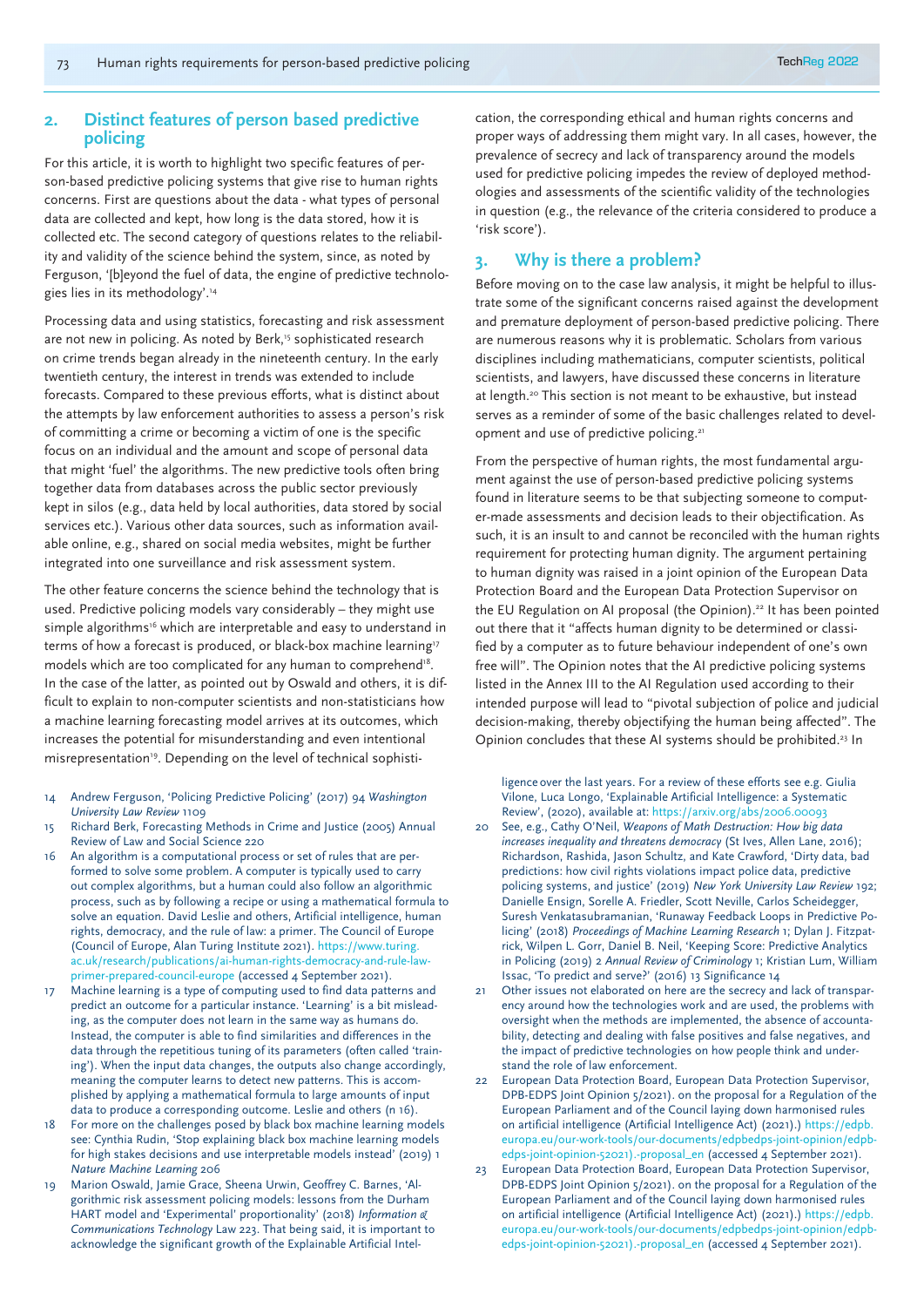the same vein, the draft report of the EP committees published in April 2022 asserts that predictive policing should be prohibited as it violates human dignity.<sup>24</sup>

The reference to 'free will' in the joint EDPS and EDPB Opinion is somewhat troubling, as the concept's meaning in the legal context is far from clear. Nevertheless, the mention of human dignity and free will highlights that person-based predictive policing systems entail evaluating people not based on their unique characteristics but on the attributes of the groups they are members of. Implementing such methods would neglect that person's decisions on what course of action to pursue in their life, and in consequence violate their human dignity. This line of reasoning may be, however, undermined by claiming that there is no automatism and the assessment carried out by the computer systems merely assists and offers insights in reaching a decision, rather than being its sole basis. Furthermore, while over-reliance on risk assessment in the operation of criminal law is a valid critique that applies to ex-ante prevention methods in general,<sup>25</sup> different forms of risk assessment in crime prevention are already present in the justice system and seem to be accepted as part of how the criminal law routinely operates.<sup>26</sup> Therefore the argument against person-based predictive policing pertaining to human dignity might need to be fleshed out otherwise it can be easily dismissed.

A reference to 'free will' might also suggest that the Opinion authors link the problem to the right not to be subject to a decision based solely on automated processing enshrined in Article 22 of the General Data Protection Regulation (GDPR) and Art. 11 of the LED. If this is the case, the permissibility of the discussed AI systems would depend on whether the persons 'determined or classified by a computer' gave their consent. However, the GDPR and LED provisions allow the EU or the Member States to authorise a decision based solely on automated processing, including profiling if the law provides appropriate safeguards. The subject's explicit consent is referenced in Art. 22 (2) (c) GDPR, but not in LED, which is justified bearing in mind the inherently unequal power relations in the law enforcement context.

## **3.1 Suspicion instead of trust and the chilling effect**

One of the other critical concerns about predictive policing is that it may impact how suspicion and trust operate in society and affect the role of probable cause, reasonable doubt, and the presumption of innocence.27 Predictive policing tools consider a wide range of information sources to identify unknown dangers or threats<sup>28</sup> and, as a result, may elevate many people, who would not usually be considered a threat or placed under police surveillance, into the realm of being suspicious. In such circumstances, 'suspicion does not precede data collection, surveillance is not initiated based on 'reasonable

- 24 See justification to Amendment 16 https://www.europarl.europa.eu/ doceo/document/CJ40-PR-731563\_EN.pdf
- 25 For a discussion on the use of prevention measures to control crime see for example: Andrew Ashworth, Lucia Zedner, Patrick Tomlin, *Prevention and the Limits of Criminal Law* (Oxford University Press, 2013).
- 26 See: Frederick Schauer, 'The Ubiquity of Prevention' in Andrew Ashworth, Lucia Zedner, Patrick Tomlin, *Prevention and the Limits of Criminal Law* (Oxford University Press, 2013).
- 27 For a discussion on the reconfiguration of suspicion in the case of mass surveillance see: Pete Fussey, Daragh Murray, 'Bulk Surveillance in the Digital Age: Rethinking the Human Rights Law Approach to Bulk Monitoring of Communications Data' (2019) 52 *Israel Law Review* 31
- Council of Europe, Mass Surveillance (2017) https://rm.coe.int/factsheet-on-mass-surveillance-final-rev1august2017/1680735d82 (accessed 4 September 2021).

suspicion'. Rather, it is generated by analysis of the data itself<sup>29</sup>

Data collection based on a generalised suspicion might, in turn, have a 'chilling effect'. It has been shown that individuals refrain from engaging in certain forms of activity if that activity is observed, because of the perceived consequences.30 Individuals may refrain from lawfully exercising their democratic rights, such as freedom of expression (Art. 10 ECHR) and the right to freedom of assembly and association (Art. 11 ECHR), due to a fear of the consequences that may follow. Existing research indicates that those most vulnerable to a chilling effect are opposition movements, minority groups and those with the fewest resources to challenge the status quo.<sup>31</sup>

#### **3.2 The bias of data and risk of discrimination**

Another strand of critique of predictive policing is related to bias of input data and the consequences this might have.<sup>32</sup> Mathematical models or algorithms should quantify relevant traits to produce reliable results, but in the case of predictive policing the systems may have harmful outcomes and reinforce inequality. First of all, statistical inferences require the data from which the model learns to be representative of the data on which it is applied.33 However, police databases are not a complete record of all crimes, and neither do they constitute a representative sample.34 For example, data sets may omit information about certain types of crime (e.g., white-collar crimes and cases of domestic violence are under-investigated).35 While some efforts offer insight into how much crime remains unrecorded, the representativeness of data in police databases is difficult to estimate as there exists no 'ground truth' data set containing a representative sample of crimes for comparison.<sup>36</sup> Moreover, predictive policing systems rely heavily on historical data held by police, which can reflect discriminatory practices of over-policing specific communities or groups. As systems are built on data produced during 'documented periods of flawed, racially biased, and sometimes unlawful practices and policies'37, machine learning and AI might 'hardwire' a system based upon historical data that often is emblematic of reflect racial, ethnic or class prejudice. Reliance on imperfect data leads to vicious cycles that perpetuate discriminatory practices.

## **3.3 Automation bias**

Predictive policing tools are often presented as merely decision support systems that inform human decision making and assist human decision-makers rather than replace them. However, people tend to follow automated directives or recommendations, and automation bias is a recognised problem - it occurs in decision-making because humans tend to "disregard or not search for contradictory information in light of a computer-generated solution that is accepted as

- 29 Fussey and others (n 27).
- 30 Daniel J. Solove, 'A Taxonomy of Privacy' (2016) 154 *University of Pennsylvania Law Review* 477
- 31 Fussey and others (n 27).
- 32 Bias in machine learning can take different forms. In this subsection, 'bias of input data' refers to the fact that data used to construct and train predictive policing models does not reflect the 'ground truth' and might encompass social prejudice against certain groups. For a discussion of bias and fairness in AI in general see for example: Eirini Ntoutsi, Pavlos Fafalios and others, 'Bias in data-driven artificial intelligence systems— An introductory survey' (2020), 10 *WIREs*, available at https://wires. onlinelibrary.wiley.com/doi/10.1002/widm.1356 (accessed 16 May 2022). 33 https://wires.onlinelibrary.wiley.com/doi/10.1002/widm.1356
- 
- 34 Lum & Issac (n 20). 35 Richardson and others (n 20).
- 36 Lum & Issac (n 20).
- 37 Richardson and others (n 20).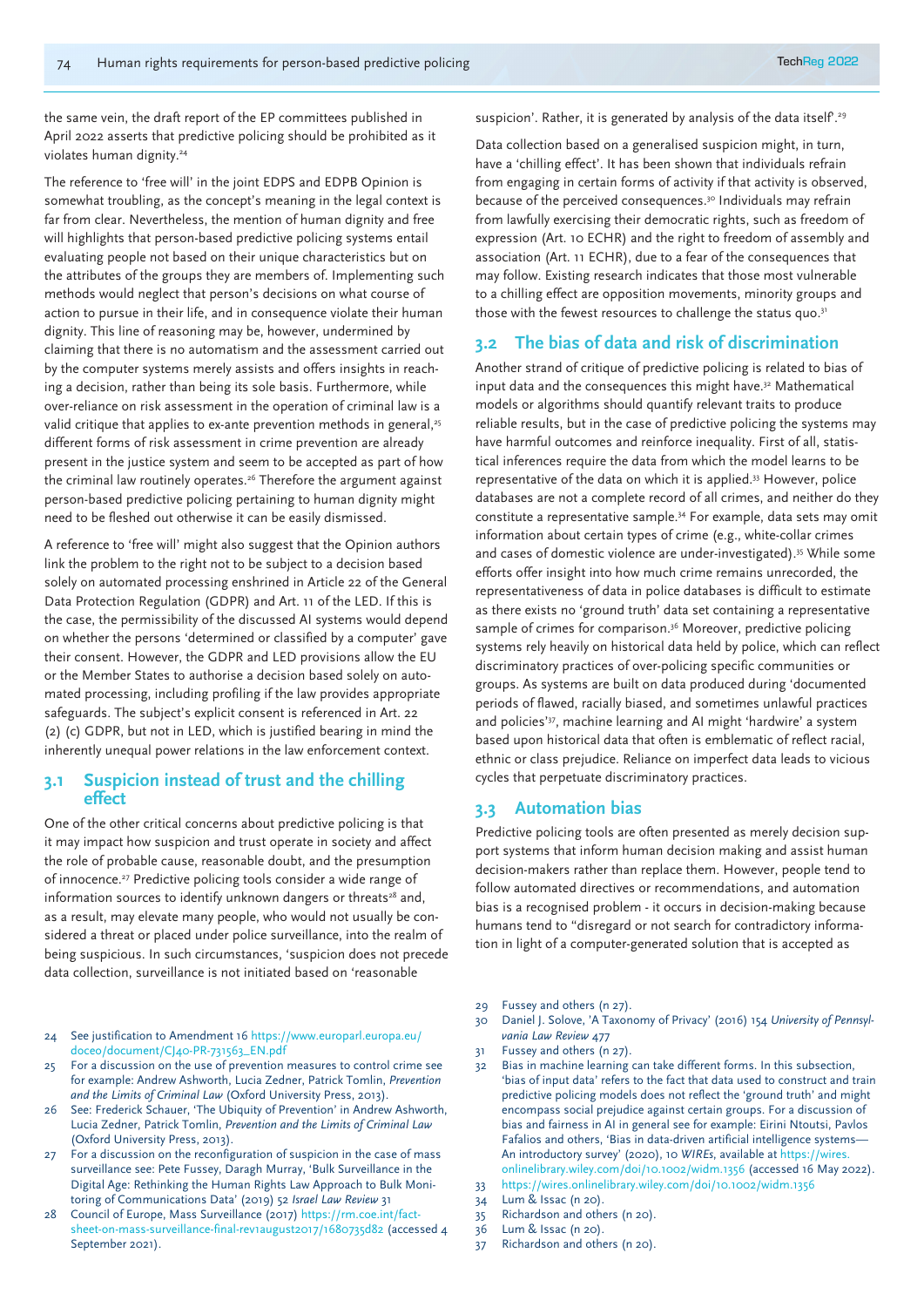correct (…)".38 The critical assessment of the tools may be hampered when police officers lack the confidence and knowledge to question or override an algorithmic recommendation. In addition, the proliferation of algorithmic decision-making might undermine professionals' skill and decision-making activities, placing over-reliance on information provided by technology (the 'autopilot problem'), which leads to an accountability problem. As pointed out by Tudor, "[u] sing a computer to allocate police attention shifts accountability from department decision-makers to black-box machinery that purports to be scientific, evidence-based and race-neutral".39

## **4. Interference with human rights**

As already pointed out, the use of person-based predictive policing tools entails collecting and storing personal data. These activities interfere with Art. 8 of the ECHR that secures the right to respect for private and family life.<sup>40</sup> It is well-established in the ECtHR case law<sup>41</sup> that the protection of personal data is of fundamental importance to a person's enjoyment of their right as guaranteed by Article 8 of the Convention. The Court has ruled on several occasions that the mere storing of personal data by a public authority amounts to an interference with the right to respect for private life as secured by Article 8 par. 1 of the Convention.42 In Amann v. Switzerland,43 the Court reiterated that the subsequent use of the stored information had no bearing on the finding that the holding of personal data interfered with Art. 8. It was irrelevant whether the information gathered was sensitive or not or whether the person concerned had been inconvenienced in any way. Even public information can fall within the scope of private life, where it is systematically collected and stored in files held by the authorities.44 This is all the truer where the information concerns a person's distant past.45 To evaluate if interference was legitimate, the three-part test is applied. It must be assessed whether the interference is lawful, pursues a legitimate aim and is necessary in a democratic society to achieve that aim. These three criteria will be examined in turn.

#### **4.1 'In accordance with the law'**

No interference with a human right can be considered lawful if it does not have a legal basis in domestic law. However, the mere existence of a legal basis is not enough. The notion of 'in accordance with the law' also refers to the quality of the law. More specifically, the law

- 38 Mary Cumming, Automation Bias in Intelligent Time Critical Decision Support Systems (AIAA 1st Intelligent Systems Technical Conference, Chicago, 2004, 2012), https://doi.org/10.2514/6.2004-6313 (accessed 4 September 2021).
- 39 European Parliament, Committee on Civil Liberties, Justice and Home Affairs, Draft report on artificial intelligence in criminal law and its use by the police and judicial authorities in criminal matters (2020) www. europarl.europa.eu/doceo/document/LIBE-PR-652625\_EN.pdf (accessed 4 September 2021).
- 40 Interference with a right is, however, not synonymous with a violation of a right. 'Interference' is used when a particular right is brought into play or 'engaged'. Fussey and others (n 27)
- 41 E.g. S and Marper v UK App nos 30562/04 and 30566/04 (ECHR, 4 December 2008), Gardel v France App no 16438/05 (ECHR, 17 December 2009, final 17 March 2010)
- 42 E.g. Segerstedt-Wiberg and Others v Sweden App no. 62332/00 (ECHR, 6 June 2006, final 6 September 2006), S and Marper v UK App nos 30562/04 and 30566/04 (ECHR, 4 December 2008).
- 43 Amann v Switzerland App no 27798/95 (ECHR, 16 February 2000). 44 E.g. Rotaru v Romania App no 28341/95 (ECHR, 4 May 2000),
- Segerstedt-Wiberg and Others v Sweden App no. 62332/00 (ECHR, 6 June 2006, final 6 September 2006).
- 45 Rotaru v Romania App no 28341/95 (ECHR, 4 May 2000), Cemalettin Canlı v Turkey App no 22427/04 (ECHR, 18 November 2008, final 18/02/2009).

should be (1) accessible to the person concerned and (2) foreseeable as to its effects.46

Under Article 8 of the Convention, data protection issues may arise at different stages of handling personal data, including during its collection, storage, use, and communication. The requirement of clear and detailed rules applies to all these stages. In general, the law must be formulated with sufficient precision to enable individuals to regulate and foresee the consequences of their conduct.

For domestic law to meet these requirements, it must afford adequate legal protection against arbitrariness and indicate with sufficient clarity the scope of discretion conferred on the competent authorities and the manner of its exercise.47 That being said:

The level of precision required of domestic legislation – which cannot, in any case, provide for every eventuality – depends to a considerable degree on the content of the instrument in question, the field it is designed to cover and the number and status of those to whom it is addressed<sup>48</sup>.

Against this background and requirements for the clarity of a legal basis, questions arise on how clear and detailed the law on the use of predictive policing must be. Can the use of predictive policing systems be based on general police powers to detect and prevent crime? Does the law have to provide a legal basis for the deployment of specific technologies? Should the law specify which factors and features could be considered in assessing the risk of criminality posed by an individual? Right now, these questions remain essentially open given the ECtHR case law. Still, some critical guidance on the required level of precision of the legal basis is offered by judgments that concerned the storage of personal data by the law enforcement agencies, the use of technological devices by the police and secret surveillance.

The Court examined the quality of the law on the storage of personal data in *Segerstedt-Wiberg and Others v. Sweden*. 49 The case concerned the storage of personal information in security police records and refusal to impart the full extent of personal information kept in these records. The applicants claimed that the national provisions that allowed for data storage on the grounds of 'special reasons' were not formulated with sufficient precision and were excessively broad. The government disagreed with this assessment but confirmed that a person might be registered in the police database without his or her being incriminated in any way. The Court noted that the security police enjoyed a certain level of discretion in assessing who and what information should be registered. However, the discretion was not unrestricted. The Court listed provisions that set limitations on the police power to record and store data. These included a general prohibition of registration based merely on the person's race or ethnic origin, political opinions, religious or philosophical conviction, membership of a trade union, health or sexual orientation. The Court referred to the provisions that set the purposes of keeping a register and the types of information stored. The relevant domestic law set up procedures to correct and destroy registered data, deal with individual complaints, and remove registered information. As a result, the Court

- 46 Bart van der Sloot, 'The quality of law: How the European Court of Human Rights gradually became a European Constitutional Court for privacy cases' (2020) 11 *Journal of Intellectual Property, Information Technology and E-Commerce Law: JIPITEC* 160
- 47 M.M. v UK App no 24029/07 (ECHR, 13 November 2012).
- 48 Peruzzo and Martens v. Germany App nos. 7841/09 and 57900/12 (ECHR, 4 June 2013).
- 49 Segerstedt-Wiberg and Others v. Sweden, App no. 62332/00 (ECHR, 6 June 2009, final 6 September 2009).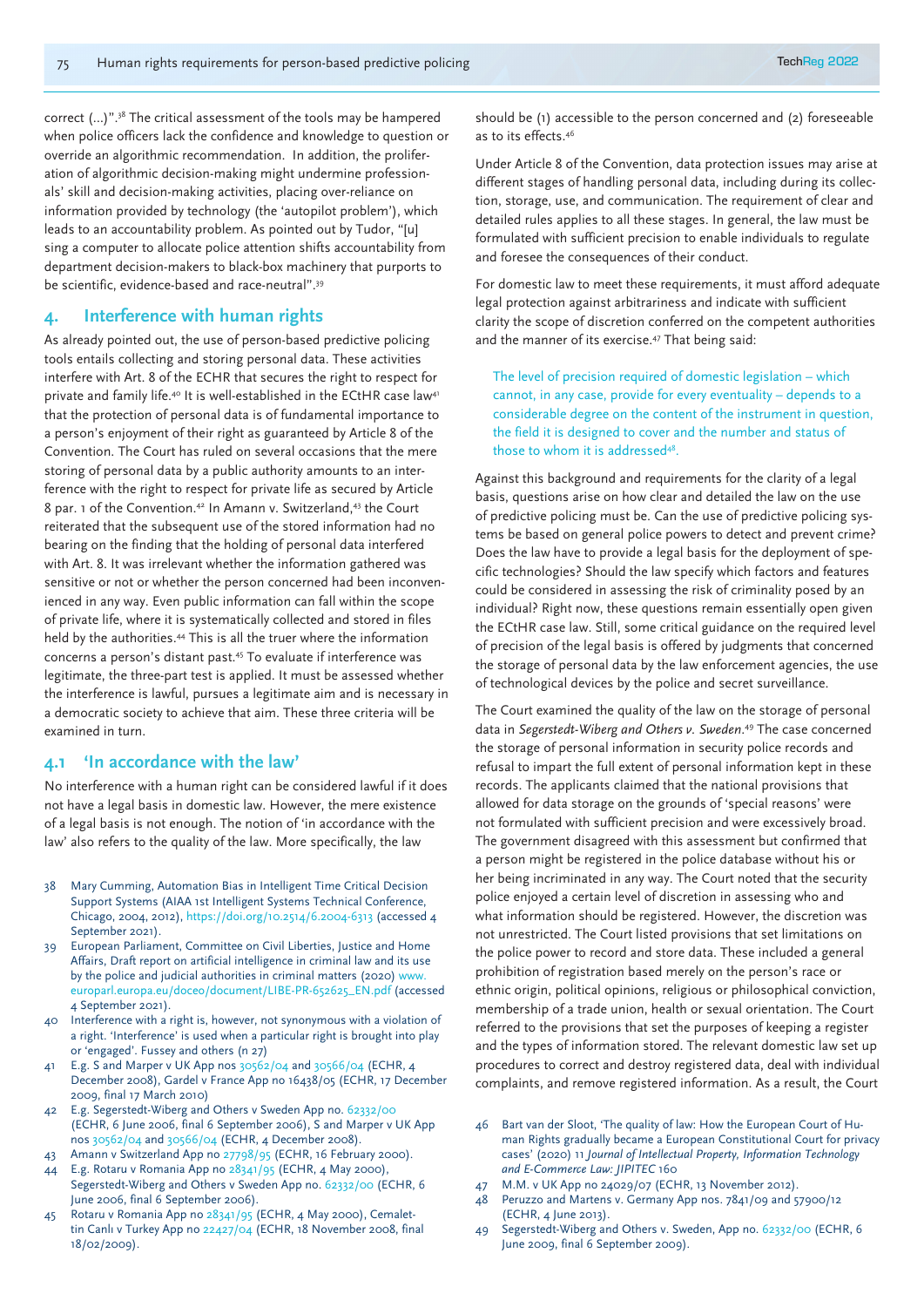found that the interference with the respective applicants' private lives was 'in accordance with the law', within the meaning of Article 8, because the scope of the discretion conferred on the competent authorities and the manner of its exercise was indicated with sufficient clarity to give individual adequate protection against arbitrary interference.

Thirteen years after adjudicating *Segerstedt-Wiberg and Others*, the Court passed a judgment in *Catt*, which concerned creating an 'extremism database'. The data held included the applicant's name, address, date of birth and presence at demonstrations. Most of the records concerned protests organised by a violent protest group but others related to the applicant's attendance at political and trade union events. The Court noted that the data collection had been carried out based on general police powers. There had been significant ambiguity over the criteria used by the police to govern the collection of data in question. As a result, the exact scope and content of the data collected and compiled to form the database were difficult to determine. The Court also noted the loosely defined notion of 'domestic extremism' and that the government did not acknowledge the existence of the database until the domestic proceedings took place in this case. The Court was concerned that the collection of data for the database did not have a more precise and more coherent legal base. Nevertheless, it accepted that it was possible to deduce that the police were likely to be maintaining such a database from the 'information publicly available'.50 As far as the retention of the data was concerned, the applicant's data could potentially be stored indefinitely if it was considered not excessive, necessary for a policing purpose, and was up to date. After the initial decision to retain, data was kept for a minimum of six years. After that point, it would be reviewed and could be deleted, but the police had a broad discretion to keep storing it. Despite these shortcomings and a lack of legal clarity, the Court decided not to examine the issue from the perspective of lawfulness, but rather assess if it was 'necessary in a democratic society'. The Court did not rule whether the legal basis met the 'quality of law' requirements within the meaning of Article 8 § 2 of the Convention and decided to examine the issues from the perspective of proportionality. Nevertheless, the criticism of vagueness of the legal basis undoubtedly points to the desire for more legal clarity when creating an 'extremist database'.

In MM, a case<sup>51</sup> that concerned the retention of caution on criminal record for life, the Court noted that the statutory regulations pertaining to the retention and of criminal records should be clear and detailed, and set out the rules governing, among other things, (1) the circumstances in which data can be collected, (2) the duration of their storage, (3) the use to which they can be put and  $(4)$  the circumstances in which they may be destroyed. The Court also criticised the absence of a mechanism for (5) independent review of a decision to retain or disclose data.

As far as the legal basis for using technological tools in the law enforcement context is concerned, in Khan v. the United Kingdom, the Court found a violation of Article 8 because there was no statutory system to regulate the use of covert listening devices and the guidelines applicable at the relevant time were neither legally binding nor directly publicly accessible<sup>52</sup>. The Court addressed a similar question in Uzun, a case that concerned the use of GPS by the police during an investigation.53 In this case, the applicant argued that the provision of the Code of Criminal Procedure had not been a sufficient legal basis for the interference. He argued that the term 'other special technical means intended for the purpose of surveillance' contained in the relevant legal provision was not sufficiently clear. With regard to possible technical developments in the future, its content was not foreseeable for the persons possibly concerned. In response to this point, the Court noted that:

[I]n any system of law, including criminal law, however clearly drafted a legal provision may be, there is an inevitable element of judicial interpretation. There will always be a need for elucidation of doubtful points and for adaptation to changing circumstances.

At the same time, in the context of secret surveillance, the Court noted that '[i]n view of the risk of abuse intrinsic to any system of secret surveillance, such measures must be based on a law that is particularly precise, especially as the technology available for use is continually becoming more sophisticated'.54 Similarly, in *Big Brother Watch*<sup>55</sup>, a case on secret mass surveillance, the Court noted that:

[E]specially where a power vested in the executive is exercised in secret, the risks of arbitrariness are evident. It is therefore essential to have clear, detailed rules on secret surveillance measures, especially as the technology available for use is continually becoming more sophisticated. The domestic law must be sufficiently clear to give citizens an adequate indication as to the circumstances in which and the conditions on which public authorities are empowered to resort to any such measures (…).

Some years earlier, in *Liberty and Others v. the United Kingdom*56, a case that concerned the interception of external communication of civil liberties groups based on a warrant issued under broad discretionary powers, the Court noted that the law that did not specify the procedures for examining, using and storing the intercepted material failed to satisfy the criterion of 'sufficient clarity'.

It follows from the above that domestic law should provide a clear legal basis for predictive policing systems. The risks of arbitrary interference with the rights safeguarded by paragraph 1 of Article 8 are especially evident where the power of the executive is exercised in secret. It is justifiable to require the laws that mandate such tools and methods precision in language. Even though it may seem impractical (and considering the Courts assessment quoted above, even unnecessary), to expect the law to provide an exhaustive list of all technologies, the law must ensure foreseeability as to its effects to allow individuals to regulate their behaviour. What would that mean exactly in this case? Undoubtedly, to fulfil the foreseeability requirement and protect individuals against arbitrary interference with their rights under Article 8, the legal provision would have to refer explicitly to the purposes of predictive policing. That should be the case even if it would not list the specific technical means and in that way be open-ended as it was in the case of Uzun. In addition, the law should provide an adequate indication of the circumstances in which and the

- 53 Uzun v Germany App no 35623/05 (ECHR, 2 September 2010, final 2 December 2010).
- 54 Uzun v Germany App no 35623/05 (ECHR, 2 September 2010, final 2 December 2010).
- 55 Big Brother Watch and Others v. UK App nos. 58170/13, 62322/14 and 24 960/15) (ECHR, 25 May 2021).
- 56 Liberty and Others v. the United Kingdom App no 58243/00 (ECHR, 1 July.2008, final 1 October 2008).
- 50 Catt v UK App no 43514/15 (ECHR, 24 January 2019).
- 51 M.M. v UK App no 24029/07 (ECHR, 13 November 2012).
- 52 Khan v UK App no 35394/97 (ECHR, 12 May 2000, final 4 October 2000).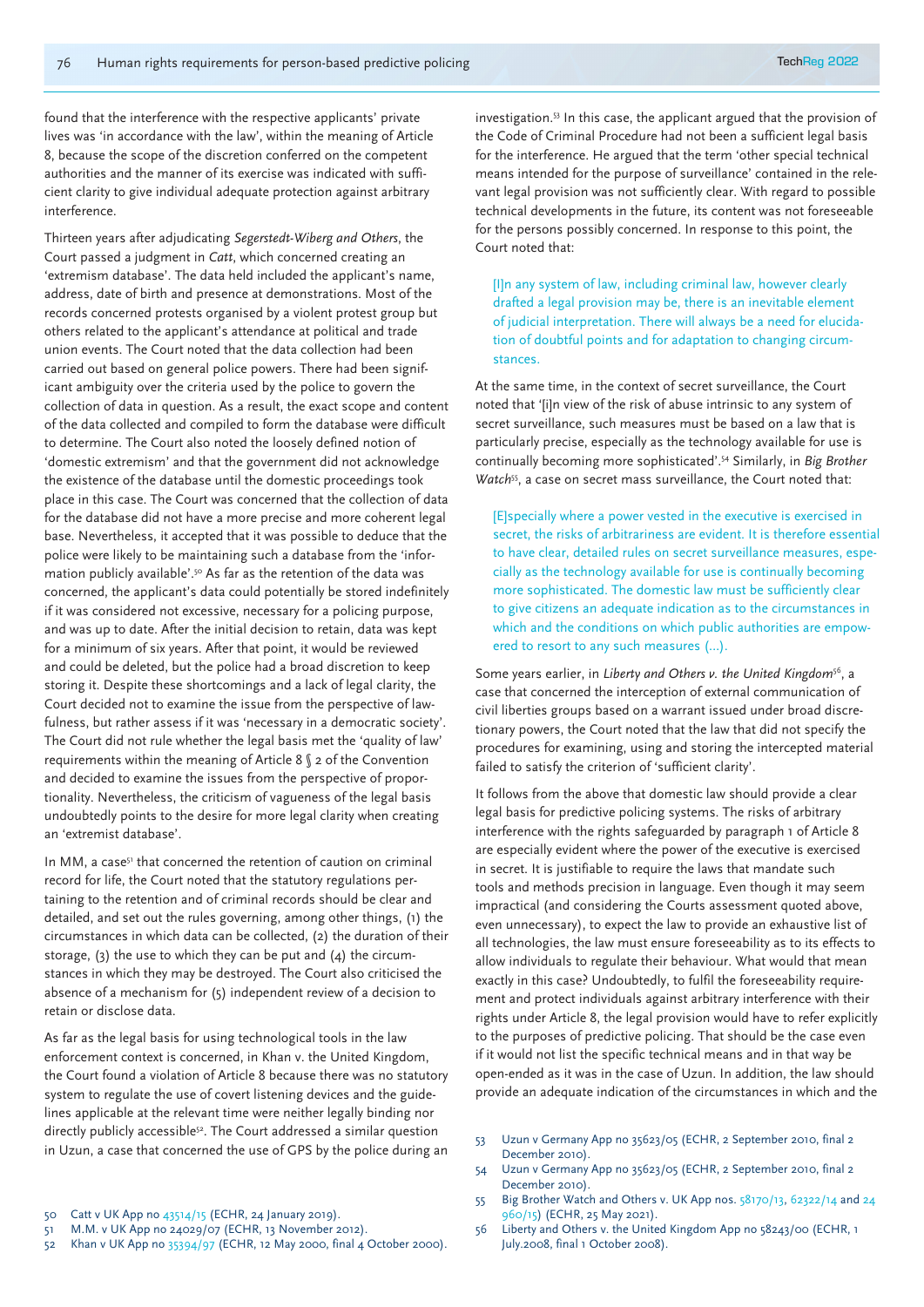conditions on which public authorities are entitled to resort to the use of predictive policing systems that process personal data. The legislative framework applicable to the use of predictive policing tools should lay down at least the following conditions:

- 1. the specific circumstances in which law enforcement may deploy such technologies (including the types of offences which may justify the use of predictive policing tools),
- 2. the kind and types of information that may be collected and stored,
- 3. the procedures for accessing the data and using the results of the calculations,
- 4. the procedure to create a new 'risk score',
- 5. safeguards regarding supervision of the relevant services' activities, noting that the judiciary should typically carry out adequate supervision,
- 6. the duration of the storage of data,
- 7. the circumstances and the conditions in which data and records are deleted,
- 8. procedures for preserving the confidentiality, integrity and availability of data,
- 9. the persons authorised to consult the files or how this will be determined,
- 10. the precautions to be taken when sharing the data with other parties.
- 11. the right to request the disclosure and destruction of the data.

## **4.2 'Pursue a Legitimate Aim'**

Interests that might justify an interference with the exercise of the right to respect for private and family life are listed in Article 8 par. 2 of the ECHR. These include, among others, national security, public safety, prevention of disorder or crime and the protection of the rights and freedoms of others. In none of the analysed cases, the Court disputed that collecting and processing applicants' data pursued a legitimate aim. The Court generally accepted that policing activities pursue the legitimate purpose of preventing disorder or crime, interpreted as a broad category encompassing a diverse range of activities.

In *Segerstedt-Wiberg and Others*, the Court accepted that the storage of the information in question pursued legitimate aims, namely the prevention of disorder or crime and the protection of national security. In *S and Marper*, the Court agreed with the government that the retention of fingerprint and DNA information pursued the legitimate purpose of the 'detection and, therefore, prevention of crime'. The Court did not distinguish between the prevention and the detection of crime or the investigation of future crimes. Instead, it extended the notion of 'preventing disorder and crime' from Art. 8 to cover these activities. In *S. and Marper*, the government presented statistical and other evidence to show that the retention of fingerprints, cellular samples and DNA profiles of unconvicted persons had been indispensable in the fight against crime. The applicants denied this claim. They asserted that the statistics were misleading and referred to the Nuffield Council on Bioethics' report. The report expressed concerns about the lack of satisfactory empirical evidence to justify the practice of retaining indefinitely fingerprints, samples, and DNA profiles from all those arrested for a recordable offence, irrespective of whether they were subsequently charged or convicted. Nonetheless, the Court did not look into the effectiveness of the measures and relied on the claim made by the State. Although ultimately the Court found a violation of Art. 8 because the interference was not 'necessary in a democratic society', the ECtHR generally accepted that the retention of data served a broader purpose of assisting in identifying future offenders

of crimes that have not yet been committed. The Court later repeated the reasoning regarding the legitimate aim in other judgments<sup>57</sup>.

Similarly, in *Catt*, there was no dispute about whether the creation and maintenance of the database by the police pursued a legitimate aim. The Court again accepted that the retention of the data pursued the legitimate aim of preventing disorder or crime and safeguarding the rights and freedoms of others. In *Big Brother Watch and Others*<sup>58</sup> the Court did not question that the bulk interception of communication pursued the legitimate aims of protecting national security, preventing disorder and crime, and protecting the rights and freedoms of others. Instead, the Court analysed if the interference was proportionate.

The analysis proves that the ECtHR tends to:

[A]ccept very general and abstract aims, such as the protection of national security or respecting the rights and freedoms of others, as the basis for its examination of the justifiability of interferences with fundamental rights. As a result, there is hardly any opportunity for the Court to distinguish between various (more specific) aims.59

By accepting a tenuous link between the rights-restricting measures and a broad aim, the Court denied itself the opportunity to assess the measure's effectiveness. It does not seem that the Court would expect the State to provide any evidence or data on how exactly the action in question contributes to achieving the legitimate aim from Art. 8 par. 2. This is particularly troubling in the case of new policing technologies and methods, such as predictive policing tools, whose legitimacy should be drawn from proven effectiveness. The article will return to this point in section 5.

## **4.3 'Necessary in a democratic society'**

The use of any measure that interferes with human rights cannot be justified unless the interference is 'necessary in a democratic society'. The ECtHR has developed a framework for assessing whether interference with an applicant's Article 8 rights was necessary and therefore justified. More specifically, an interference may be deemed necessary in a democratic society if it corresponds to a 'pressing social need', it is 'proportionate to the legitimate aim pursued', $60$  and the reasons given by the national authorities to justify it are 'relevant and sufficient'.61 The 'pressing social need' requirement concerns the weight and importance of the aims pursued.<sup>62</sup> The formula also seems to contain a requirement of effectiveness.<sup>63</sup>

A margin of appreciation is left to the national authorities in the assessment of the necessity.<sup>64</sup> In Article 8 cases, the Court has generally understood the margin of appreciation to mean that the Court should not substitute its own assessment of the merits, where

- 57 Gaughran v UK App no 45245/15 (ECHR, 13 February 2020, final 13 June 2020), MK v France App no 19522/09 (ECHR, 18 April 2013, final 18 July 2013).
- 58 Big Brother Watch and Others v. UK App nos.  $58170/13$ ,  $62322/14$  and 24 960/15) (ECHR, 25 May 2021).
- 59 Janneke Gerards, 'How to improve the necessity test of the European Court of Human Rights' (2013) 11 *International Journal of Constitutional Law* 466.
- 60 Dudgeon v UK App no 7525/76 (Report of the Commission, 13 March 1980).
- 61 Z v. Finland App no 22009/93 (ECHR, 25 February 1997)
- 62 Gerards (n 59).
- 63 Idem.
- 64 Janneke Gerards, Pluralism, Deference and the Margin of Appreciation Doctrine (2011), 17 *European Law Journa*l 80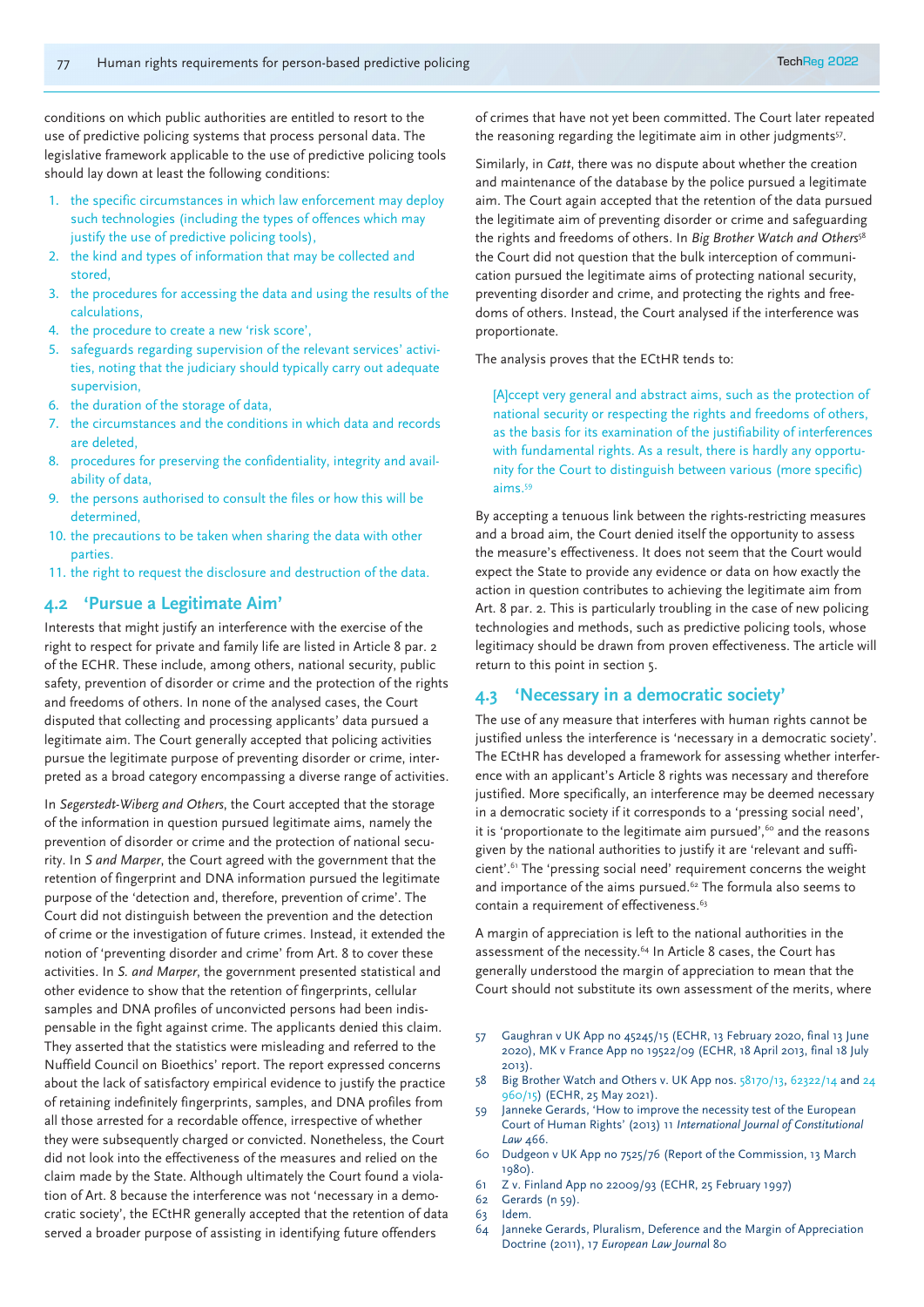the independent and impartial domestic courts have examined the facts, applying the relevant human rights standards consistent with the Convention and its case-law, and adequately balanced the applicant's interests against the more general public interest in the case.65 Nevertheless, the Court considered it necessary to assess the merits in some cases even if the above conditions were fulfilled. To justify this approach, the Court recently recalled the importance of "examining compliance with the principles of Article 8 where the powers vested in the state are obscure, creating a risk of arbitrariness especially where the technology available is continually becoming more sophisticated".<sup>66</sup> In *Gaughran<sup>67</sup>*, the Court pointed out that the domestic courts made their assessment relating to the retention of the applicant's photograph on the basis that it was held on a local database and could not be searched against other pictures. Technological developments superseded this conclusion. It follows that the States may ultimately enjoy a narrower margin of appreciation if interference with a right is resulting from or is exacerbated by the use of new technologies.

## **4.3.1 Whose data may be stored?**

The Court has generally accepted that, with proper safeguards, the State should have the power to retain personal data of persons convicted of offences.68 The ECtHR did not call into question the preventive purpose of such registers. However, it did point out that the greater the scope of the recording system, the more important becomes the content of the safeguards to be applied at the various crucial stages in the subsequent processing of the data.<sup>69</sup>

In *Segerstedt-Wiberg and Others* the applicants were neither convicted nor suspected of a crime. The information regarding the first applicant was kept in the register of the secret police because she had received bomb threats several years earlier. In this case, the Court found that the reasons of preventing disorder or crime justified the storage of her data. What mattered for the Court was that the measure was at least in part intended to protect the applicant. The Court concluded that there was no question of any disproportionate interference with her right to respect for her private life. In the case of two other applicants, the information concerned their participation in a political meeting and a political demonstration in the sixties, respectively. Based on the nature and age of the data, the Court found that its persistent storage was not justified. In the case of two remaining applicants, the information stored by the secret police related to their membership in a political party that advocated the use of violence and breaches of the law to bring about a change in the existing social order. In support of this claim, the government submitted the party programme. What mattered most for the Court in assessing if the interference with the right to privacy was necessary was the fact that the government did not point to any specific circumstance indicating that the radical programme clauses were reflected in actions or statements by the party's leaders or members and constituted an actual or even potential threat to national security. Therefore, the reasons for the continued storage of the information about those applicants, although relevant, were not considered sufficient for the purposes of

- 65 McDonald v UK App no 4241/12 (ECHR, 20 May 2014).
- 66 Catt v UK App no 43514/15 (ECHR, 24 January 2019).
- 67 Gaughran v UK App no 45245/15 (ECHR, 13 February 2020, final 13 June 2020).
- 68 E.g. Gardel v France App no 16438/05 (ECHR, 17 December 2009, final 17 March 2010),Peruzzo and Martens v. Germany App nos. 7841/09 and 57900/12 (ECHR, 4 June 2013), Gaughran v UK App no 45245/15 (ECHR, 13 February 2020, final 13 June 2020).
- 69 M.M. v UK App no 24029/07 (ECHR, 13 November 2012).

#### the necessity test.

In *S & Marper*, the applicants were suspected but not convicted of criminal offences. The Court noted that weighty reasons would have to be put forward by the government before the Court could regard a difference in treatment of the applicants' private data compared to that of other unconvicted people to be justified. The Court highlighted the risk of stigmatisation of persons who had not been convicted of any offence and were entitled to the presumption of innocence. The Court did not consider the retention of data to be proportionate concerning the purpose of collection. The Court acknowledged that the level of interference with the applicants' right to private life might be different for each of the three categories of personal data retained. In *S & Marper*, these remarks concerned the retention of DNA profiles, cellular samples and fingerprints, but similar considerations are relevant concerning other special categories of data. The Court noted the need to consider the age of the suspected offender and that retention could be especially harmful in the case of minors bearing in mind their unique situation and the importance of their development and integration in society. In *S & Marper*, the Court considered that:

"The protection afforded by [the right to private life] would be unacceptably weakened if the use of modern scientific techniques in the criminal justice system were allowed at any cost and without carefully balancing the potential benefits of the extensive use of such techniques against important private-life interests. [...] The Court considers that any State claiming a pioneer role in the development of new technologies bears special responsibility for striking the right balance in this regard."

As far as a pressing social need is concerned, in *Catt*, the ECtHR distinguished between the need to collect the applicant's data and retain it. The Court did not dispute the conclusions of the domestic Court that the need existed in the case of data collection. In assessing whether the collection of personal data met a pressing social need, the Court considered it relevant that the applicant decided to align himself repeatedly and publicly with the activities of a violent protest group. The Court took a different stance regarding the retention of the applicant's data and considered that no pressing social need existed in this case. While it noted that there is a need for caution before overriding the judgment of the police about what information is likely to assist them in their task, it found that the absence of any rules setting an absolute maximum time limit on the retention of such data made the applicant entirely reliant on the diligent application of the highly flexible safeguards. The Court expressed concern about the unclear scope of data collection and the ambiguity of the State's powers in this domain. The Court moreover considered that the decision to retain the applicant's data failed to consider the heightened level of protection that should be afforded to data revealing a political opinion as its retention may have a 'chilling effect'. The Court highlighted that although the applicant could request the disclosure and destruction of the data, this safeguard had limited impact. The authorities refused to delete his data or explain its retention in the domestic extremism database, despite the conclusion by the police and domestic courts that the applicant was not considered a danger to anyone. The absence of adequate safeguards was of particular concern as the personal data retained by the police were the so-called sensitive data.

A couple of lessons relevant to assessing whether personal data storage for predictive policing might be necessary in a democratic society can be drawn from the above analysis. Some of these lessons overlap with requirements concerning the certainty and precision of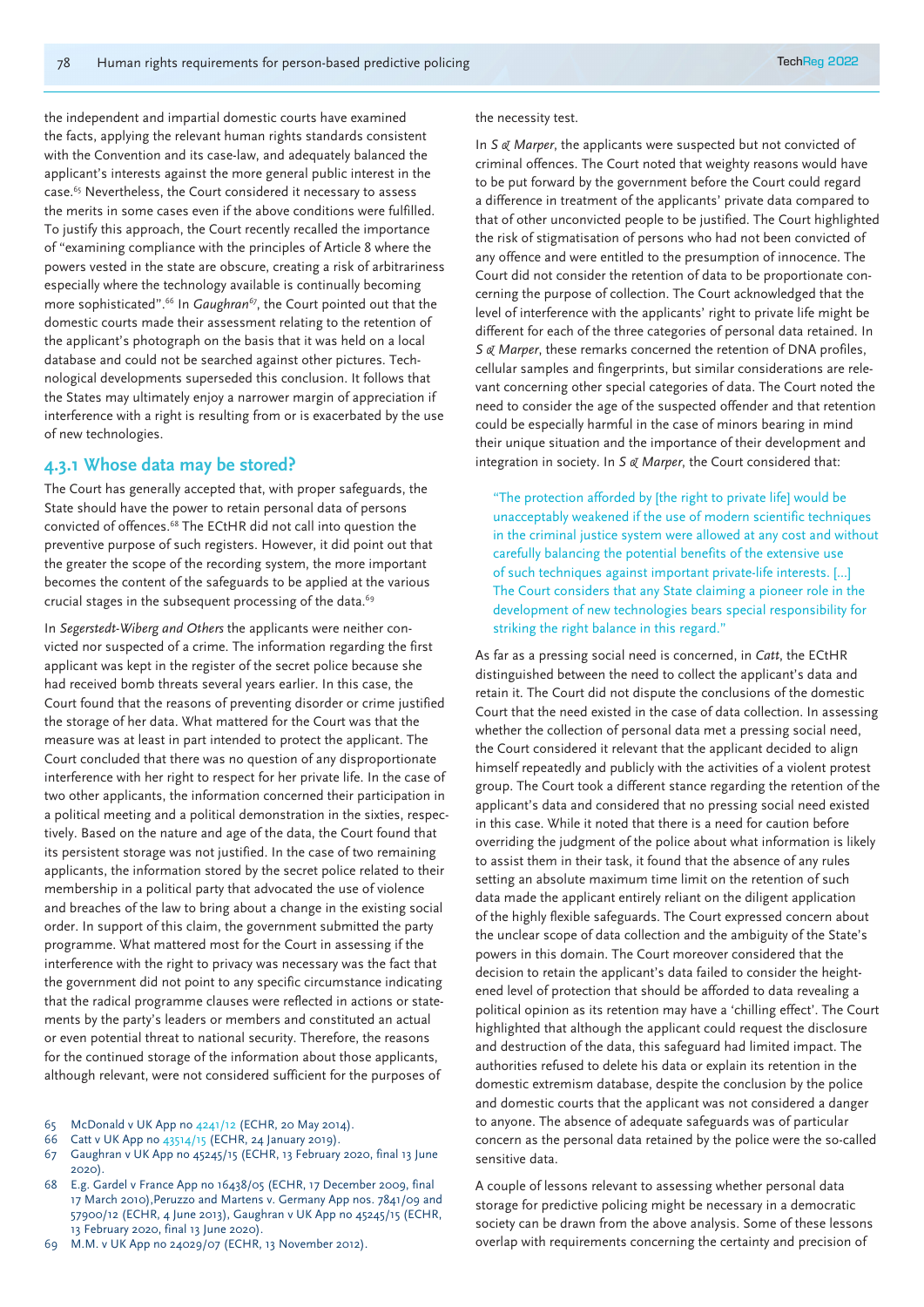the legal framework. These include the requirement that a person must be able to request the disclosure and destruction of the data and the condition that data must be deleted if no longer relevant or sufficient for the initial purpose. These safeguards should be guaranteed by domestic law. Moreover, domestic law must afford adequate guarantees to ensure that retained personal data are efficiently protected from misuse and abuse. The need for proper safeguards is all the greater where the protection of personal data undergoing automatic processing is concerned. Moreover, the law should set up rules on using the database and the range of public authorities with access to it. The right to consult the database should be restricted to authorities under a duty of confidentiality and precisely determined circumstances.

In addition, while it might be justified to collect data based on someone's alignment with groups that use violence, additional rules and effective procedural safeguards need to be put in place if the data is to be stored for more extended periods. A decision about retaining data should consider the character of the information, i.e., its sensitive nature and the chilling effect the storage might cause. Moreover, the storage of personal data in police database should not be deemed 'necessary in a democratic society' solely based on the objectives or intentions of a movement or a political party that a person belongs to if no actions or statements substantiate the assessment that a person poses a threat to national security, public order or rights and freedoms of other people. In such a case, the reasons for continued storage may not be considered sufficient for the necessity test under Art. 8 par. 2 of the Convention.

## **5. Additional remarks on the necessity**

The analysis of the ECtHR case law in this article focused on the conditions and human rights requirements for the collection and storage of personal data in policing and the criminal justice system. The availability of data is a prerequisite for the development and deployment of predictive policing methods and tools. However, to determine if the use of this, or any other new technology, may indeed be considered proportionate to the aim pursued and that the reasons declared by the national authorities are relevant and sufficient, what is needed is data on the performance of the tools or methods in question. As pointed out:

Effectiveness and accuracy are intrinsically linked to ethics and legality: if it cannot be demonstrated that a particular tool or method is operating effectively and with a reasonable degree of accuracy, it may not be possible to justify the use of such a tool as necessary to fulfil a particular policing function.70

It has been noted in the context of the bulk retention of communications data that the:

[P]rofessed utility of bulk measures should be more clearly demonstrated, and their necessity or – strict necessity - more clearly addressed. Public disclosure of certain activities may legitimately be restricted based on national security considerations, but transparency should be the rule and secrecy the exception.<sup>71</sup>

The exact requirements apply to predictive policing measures.

So far, there has been little data available on the performance of predictive policing systems, in particular the person-based type.

- Alexander Babuta, Marion Oswald, 'Data Analytics and Algorithmic Bias in Policing' (RUSI, 2019).
- 71 Fussey and others (n 27).

According to Ferguson: 'the hype surrounding property- and placebased predictive policing has been used to justify adoption of violent crime-focused or person-focused technology, despite a lack of equivalent empirical testing to support it'.72 There is limited empirical evidence that predictive policing can deliver on its multiple promises. As summarised by Sutherland and others, 'predictive judgments are meaningful when applied to groups of offenders. However, at an individual level, predictions are considered by many to be imprecise'.73 A RUSI briefing paper summarises some of the available empirical evidence regarding the effectiveness and accuracy of predictive policing technology. In short: high accuracy rates at the group level can often conceal very low accuracy rates for specific individuals or groups of individuals within that larger group. All individual predictions are associated with a confidence interval (a margin of error), which is often not considered when reporting the overall 'predictive accuracy' of the tool.74 This suggests that at this moment, the application of at least some of the person-based predictive policing tools in individual cases could not be considered effective and accurate, and therefore justified.

Algorithmic technologies in general and predictive policing methods in particular are in many ways experimental<sup>75</sup>. Oswald et all note that '[a]n issue for the courts in reviewing the use of a particular algorithm by the police is highly likely to be that some algorithmic tools are so new that the resource benefits have yet to be realised, and it may be too early to judge the benefits and harms with ease'.76 Moreover, the tools used by law enforcement are often initially trained and evaluated on various datasets coming from different sources, which raises questions about their suitability for the high-stake domain such as policing. As pointed out, '[a] model is unlikely to perform well in the wild if its deployment context does not match its training or evaluation datasets, or if these datasets reflect unwanted biases'.77 Due to its novelty and the lack of sufficient data on performance, the testing of predictive policing tools should be treated as experimental research. These technologies should not be used in operational circumstances unless and until their effectiveness and accuracy are proven.

The analysis carried out in section 4 shows that ECtHR falls short of considering the question of effectiveness and accuracy when it comes to new technologies. In the analysed cases, the Court did not consider whether implementing a given technology in police work delivers on its promise. For surveillance technologies, the Court accepted the claims made by the governments that their use will decrease the level of crime, despite the availability of evidence showing that this is not always the case. Similarly, the Court disregarded the lack of satisfactory empirical evidence to justify the practice of retaining indefinitely fingerprints and other personal data. The Court's unwillingness to critically assess the claims about the utility of technology when assessing if the reasons for interference with a right provided by the government are 'relevant and sufficient' might suggest that its evaluation of human rights compliance of person-based predictive policing and other nascent, experimental technologies would suffer from a severe blind spot.

- 73 Alan A. Sutherland and others, 'Sexual Violence Risk Assessment: An Investigation of the Interrater Reliability of Professional Judgments Made Using the Risk for Sexual Violence Protocol' (2012) 11 *International Journal of Forensic Mental Health* 119
- 74 Babuta & Oswald (n 70).

77 Timnit Gebru and others, 'Datasheets for data sets' (2018) https://arxiv. org/abs/1803.09010 (accessed 4 September 2021).

<sup>72</sup> Ferguson (n 14).

<sup>75</sup> Oswald and others (n 19).

<sup>76</sup> Idem.